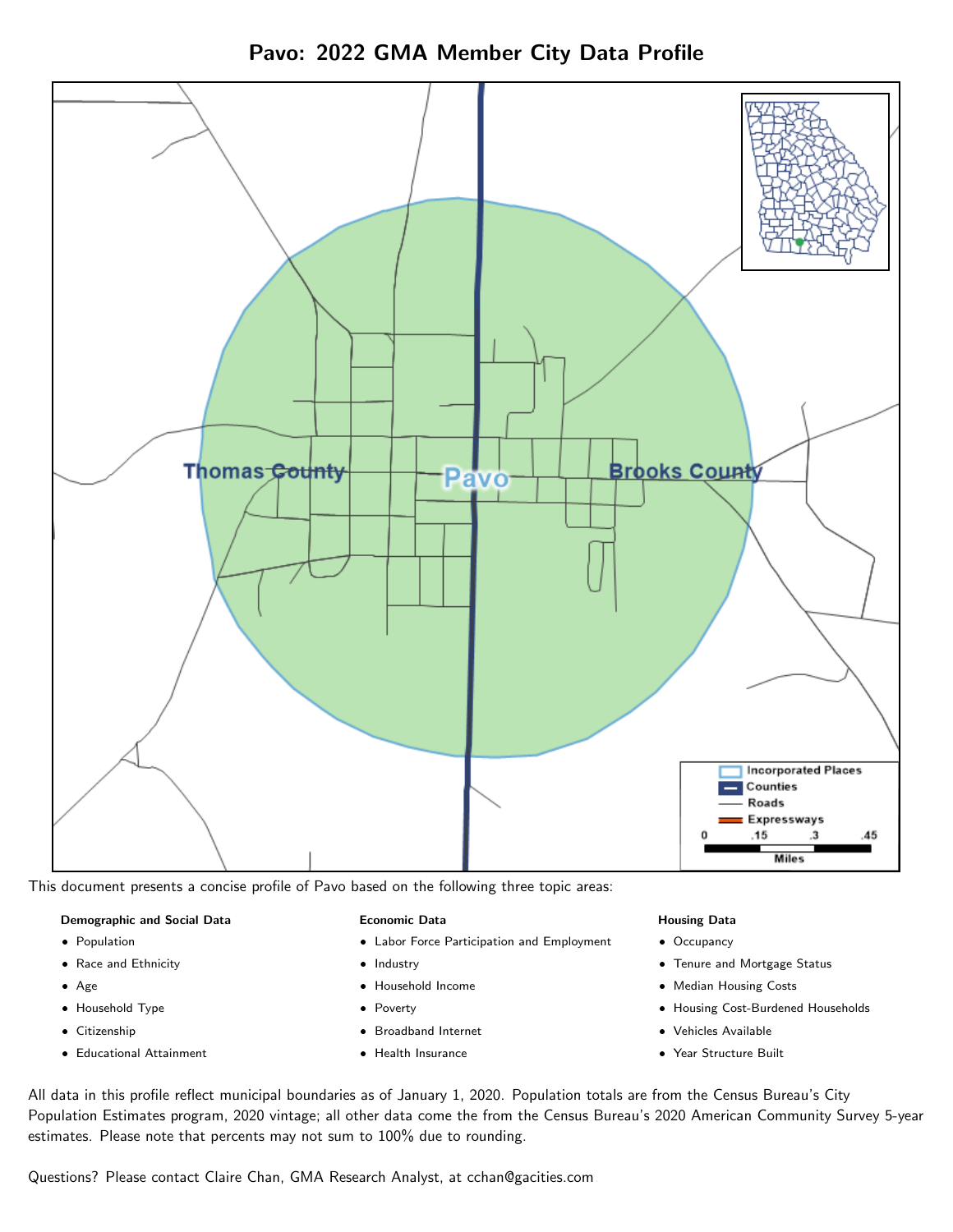# Pavo: Demographic and Social



0% 2% 4% 6% 8% 10% Male **Female** 10% 8% 6% 4% 2% 85 and over 80-84 75-79 70-74 65-69 60-64 55-59 50-54 45-49 40-44 35-39 30-34  $25 - 29$ 20-24 15-19 10-14 5-9 Under 5

## **Citizenship**

Age



Source: American Community Survey, 2020 5-year estimates, table B05002 Source: American Community Survey, 2020 5-year estimates, table B15002

### Race and Ethnicity



Source: U.S. Census Bureau, City Population Estimates, 2020 vintage Source: American Community Survey, 2020 5-year estimates, table B03002

# Household Type



Source: American Community Survey, 2020 5-year estimates, table B01001 Source: American Community Survey, 2020 5-year estimates, table B11001

#### Educational Attainment



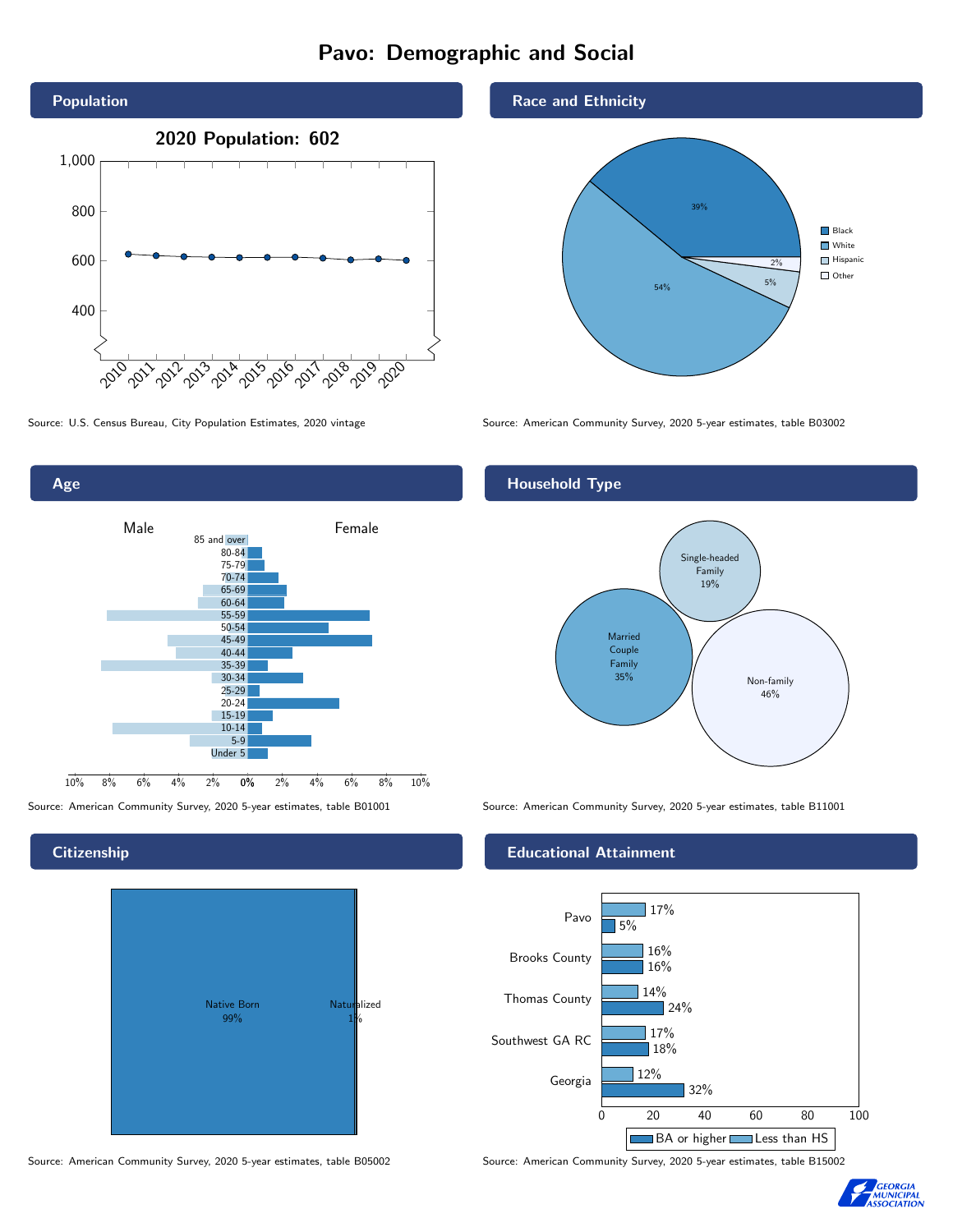# Pavo: Economic







Source: American Community Survey, 2020 5-year estimates, table B23001 Note: Unemployment rate is based upon the civilian labor force.

### Industry

| Agriculture, forestry, fishing and hunting, and mining      | 10%   |
|-------------------------------------------------------------|-------|
| Construction                                                | 13%   |
| Manufacturing                                               | 13%   |
| <b>Wholesale Trade</b>                                      | $1\%$ |
| Retail Trade                                                | 14%   |
| Transportation and warehousing, and utilities               | $4\%$ |
| Information                                                 | $1\%$ |
| Finance and insurance, real estate, rental, leasing         | 7%    |
| Professional, scientific, mgt, administrative, waste mgt    | 3%    |
| Educational services, and health care and social assistance | 21%   |
| Arts, entertainment, recreation, accommodation, food        | $7\%$ |
| service                                                     |       |
| Other services, except public administration                | 3%    |
| Public administration                                       | $2\%$ |

Source: American Community Survey, 2020 5-year estimates, table C24030



Source: American Community Survey, 2020 5-year estimates, tables B19013 and B19025 Source: American Community Survey, 2020 5-year estimates, table B17010



#### Health Insurance



Source: American Community Survey, 2020 5-year estimates, table B28002 Source: American Community Survey, 2020 5-year estimates, table B18135



## Poverty